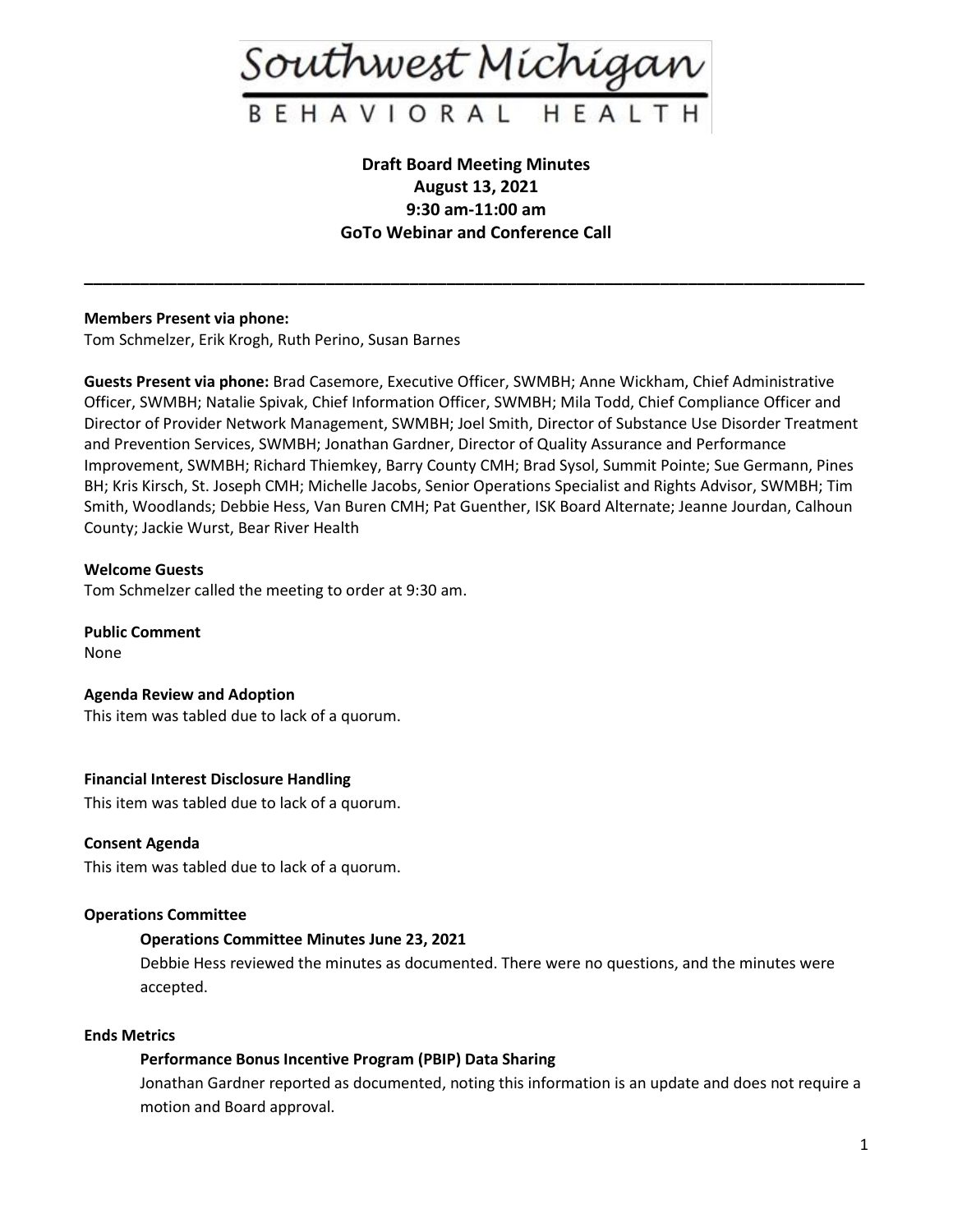## **Veteran's Performance Bonus Incentive Program (PBIP)**

Jonathan Gardner reported as documented, noting this information is an update and does not require a motion and Board approval.

## **Fulfillment of Contractual Obligations – State Opioid Response Grant Review Results**

Joel Smith reported as documented. The Board members agreed that the data is relevant and compelling, but the item was tabled due to lack of a quorum.

## **Board Actions to be Considered**

None

## **Board Policy Review**

## **BEL-002 Management Delegation**

This item was tabled due to lack of a quorum.

## **Executive Limitations Review**

#### **BEL-004 Treatment of Staff**

This item was tabled due to lack of a quorum.

## **BEL-004 Treatment of Plan Members**

This item was tabled due to lack of a quorum.

#### **Board Education**

## **Fiscal Year 2021 Year to Date Financial Statements**

Brad Casemore reported as documented.

#### **Fiscal Year 2022 Draft Budget**

Brad Casemore reported as documented.

#### **MI Health Link Assessment**

Brad Casemore reported as documented, reviewing history of Mi Health Link and stated that an assessment report would be presented at the January 2022 Board meeting.

#### **Michigan Consortium for Healthcare Excellence and renewal/payment of MCG Contract**

Brad Casemore stated that Michigan Consortium for Healthcare Excellence (MCHE) is a non-profit association that the ten PIHPs assumed in a voluntary transfer of Michigan Association of Coordinating Agencies (MASACA) when Coordinating Agency roles were transferred to the PIHPs. The SWMBH Board approved SWMBH being a Member with the SWMBH CEO as their representative. When SWMBH became a Member of MCHE a Board Policy was related thereto was approved. See attached. That Policy required Board approval for costs paid to MCHE above \$5,000.